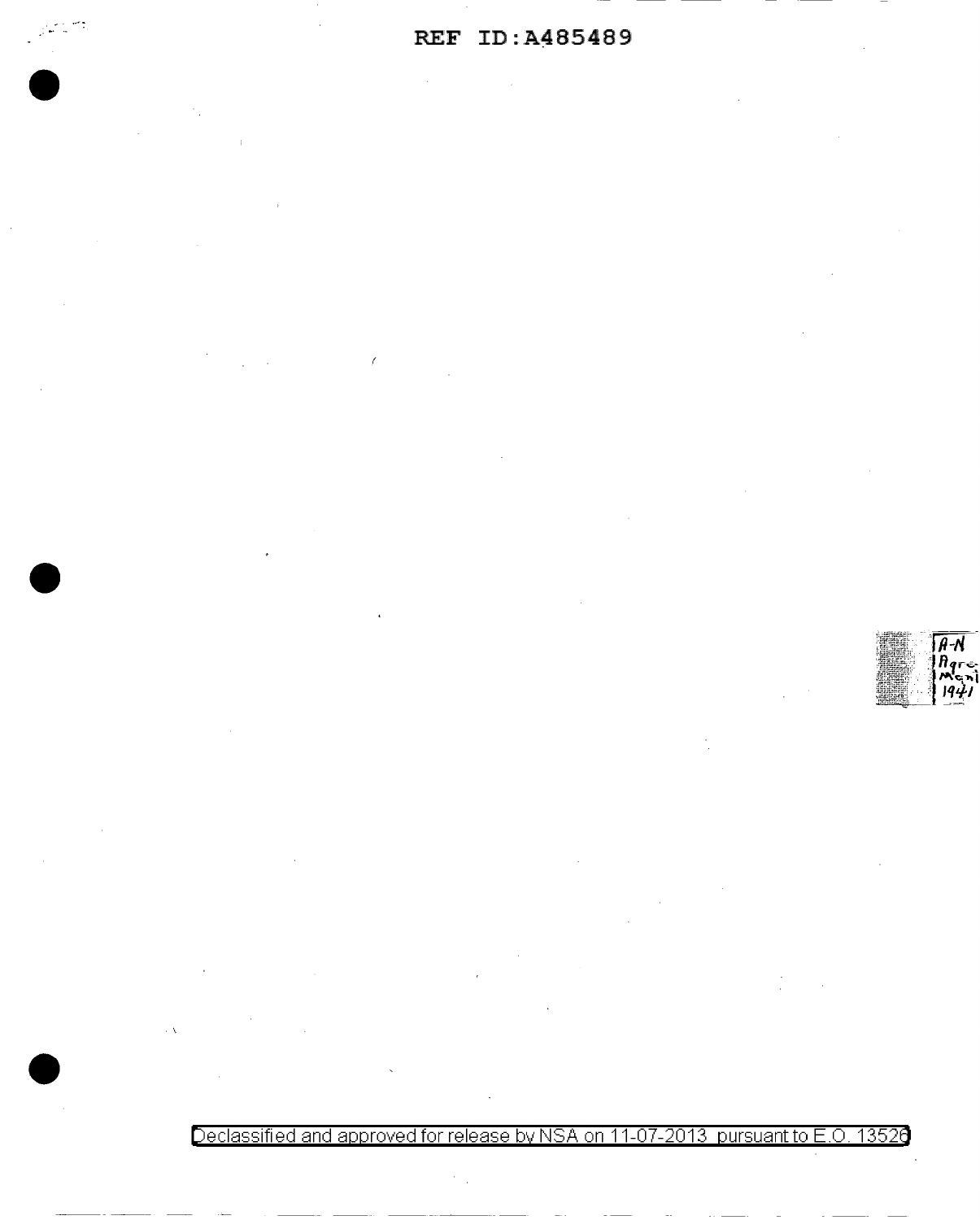As regards work on diplomatic systems, the division of labor between the Army and the Navy was not made on any welldefined basis until some time in the autumn of 1940. For some time before then the technical people in each service attempted to intercept and process all the material they .could intercept and process with their own facilities. On the technical level there were excellent personal relations and a very good exchange of information and technical data, but one could almost say that the two services were on a competitive basis so far as the dissemination of the results of the cryptanalytic processing are concerned, the intelligence people of one service vieing with those of the other service in rushing to provide higher levels with translations of important messages, for the purpose of obtaining credit for their respective services.

•<br>•<br>•

•

Because there was no clear-cut basis for division of interception and cryptanalytic processing, there was bound to be and there was a considerable amount of avoidable duplication of effort; and because there was no good working arrangement with regard to dissemination, there were bound to be and there were embarrassments from time to time to both services.

Both of these disadvantages arising from the foregoing circumstances led to discussions between the two services and as a result of an arrangement suggested by the Chief Signal Officer (Major General Mauborgne) and accepted by the Navy,